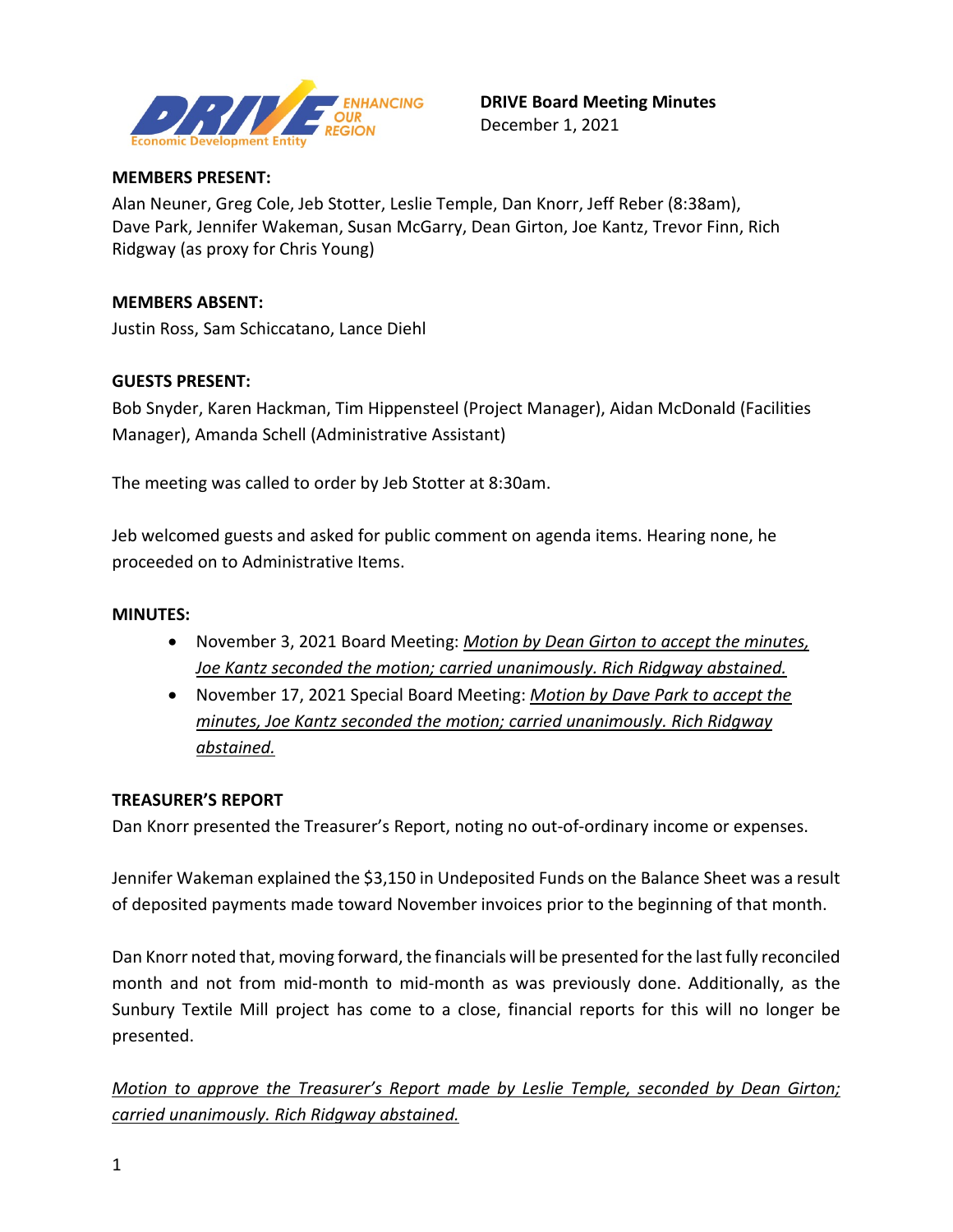# **Staff Reports:**

## **Executive Director Report**

Jennifer Wakeman reported that her recent attendance at the Rural Economic Development conference was very worthwhile and enabled her to make connections with people working in rural economic development across the country. She also recently toured Timber Haven Homes with PA Treasurer Stacy Garrity as part of Garrity's mission to visit all 67 Pennsylvania counties. Garrity will be back in our area in the near future to visit Custom Containers in Milton.

Additionally, Wakeman toured a possible site for Project Ocean Wave and has an upcoming site tour for Project Bezie. She also reported that DRIVE finalized the sale of 1.2 acres of the Railroad Street property to Strong Industries. In the near future, DRIVE will host the final focus group for the DRIVE Forward project and she is excited for the data that will come out of that, as it will guide future planning. Wakeman informed the Board that the Business Outreach Manager position is again being posted, as the last candidate did not work out.

Last, Wakeman announced that it would be the last meeting as Board Members for two of DRIVE's founding directors: Greg Cole and Lance Diehl. She presented a plaque and thanked them for their years of service and commitment to the region.

## **Committee Reports:**

## **Nominating Committee**

Greg Cole spoke on behalf of the Nominating Committee, which has met over the course of the last several months, to nominate three candidates to DRIVE's Board of Directors, replacing representatives from Columbia, Snyder, and Union counties. Cole reported that the Committee recommends to the Board Dean Girton to represent Columbia County, John Uehling to represent Union County, and James Pachuki to represent Snyder County.

*Motion to approve the appointment of Dean Girton, John Uehling, and James Pachuki to represent Columbia, Union, and Snyder Counties respectively made by Greg Cole, seconded by Dan Knorr; carried unanimously.*

### **Old Business:**

## **2022 Operating Budget Presentation**

Dan Knorr presented the proposed 2022 DRIVE Operating Budget for final consideration. He highlighted the county contributions, donations, and project administration monies coming in as income. Rich Ridgway questioned why the projected interest income was so low considering the amount of funds DRIVE has in investment accounts. Dan explained that income from investment accounts does not contribute to this operating budget but is kept separate.

*Motion to approve the proposed 2022 DRIVE Operating Budget made by Dean Girton, seconded by Jeff Reber; carried unanimously.*